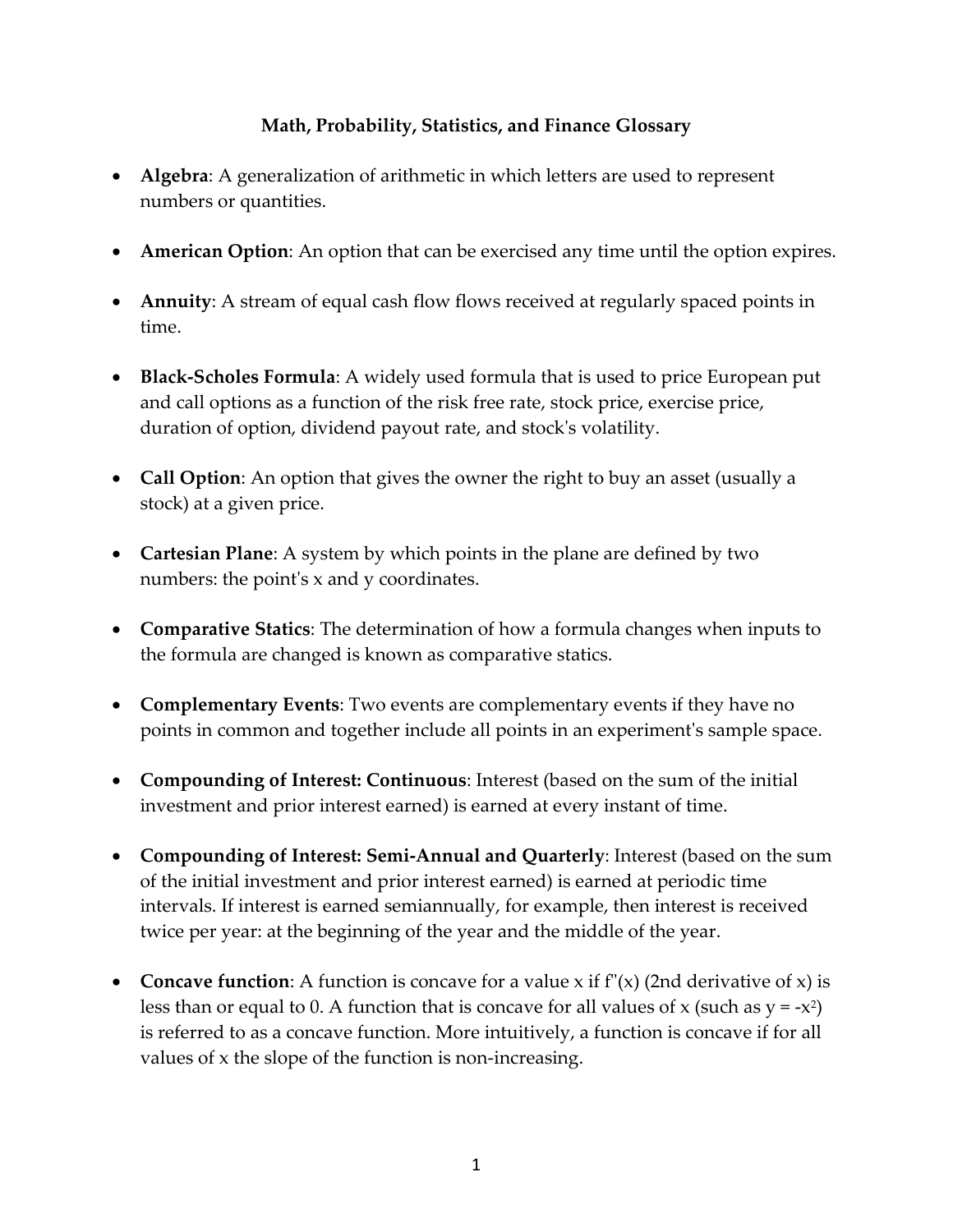- **Conditional Probability**: Given two events A and B the conditional probability of event A given that event B has occurred is written as  $P(A|B)$ . Intuitively, once we know that event B has occurred, this is the chance that event A will occur.
- **Continuous Random Variable**: A continuous random variable is used to describe an uncertain quantity (such as height, weight, or return on a stock) which can assume an infinite number of values and is defined over an interval or intervals of values.
- **Convex Function**: A function is convex for a value x if  $f''(x)$  (2nd derivative of x) is greater than or equal to 0. A function that is convex for all values of x (such as  $y =$ x2) is referred to as a convex function. More intuitively, a function is convex if for all values of x the slope of the function is non-decreasing.
- **Correlation**: A unit-free measure of linear association between two data sets.
- **Covariance**: A measure of linear association between two data sets that depends on the units in which each data set is measured.
- **Cubic Function**: A polynomial of degree 3.
- **Degree**: The highest power of the variable that occurs in a polynomial.
- **Dependent Variable**: Often referred to as y, the dependent variable represents the value of a function that is computed based on the value(s) of the independent variable(s).
- **Differential Calculus**: A branch of mathematics concerned with determining the slope of a function at any point. Knowledge of differential calculus enables us to easily maximize and minimize functions and also graph complicated functions.
- **Discrete Random Variable**: A discrete random variable is used to describe an uncertain quantity (such as the roll of a die, number of cookies eaten in a day) that can only assume a finite number of values.
- **Efficient Market Hypothesis**: The theory, invented by University of Chicago finance professor Eugene Fama, that one cannot consistently achieve returns in excess of average market returns on a risk-adjusted basis, given the information publicly available at the time the investment is made.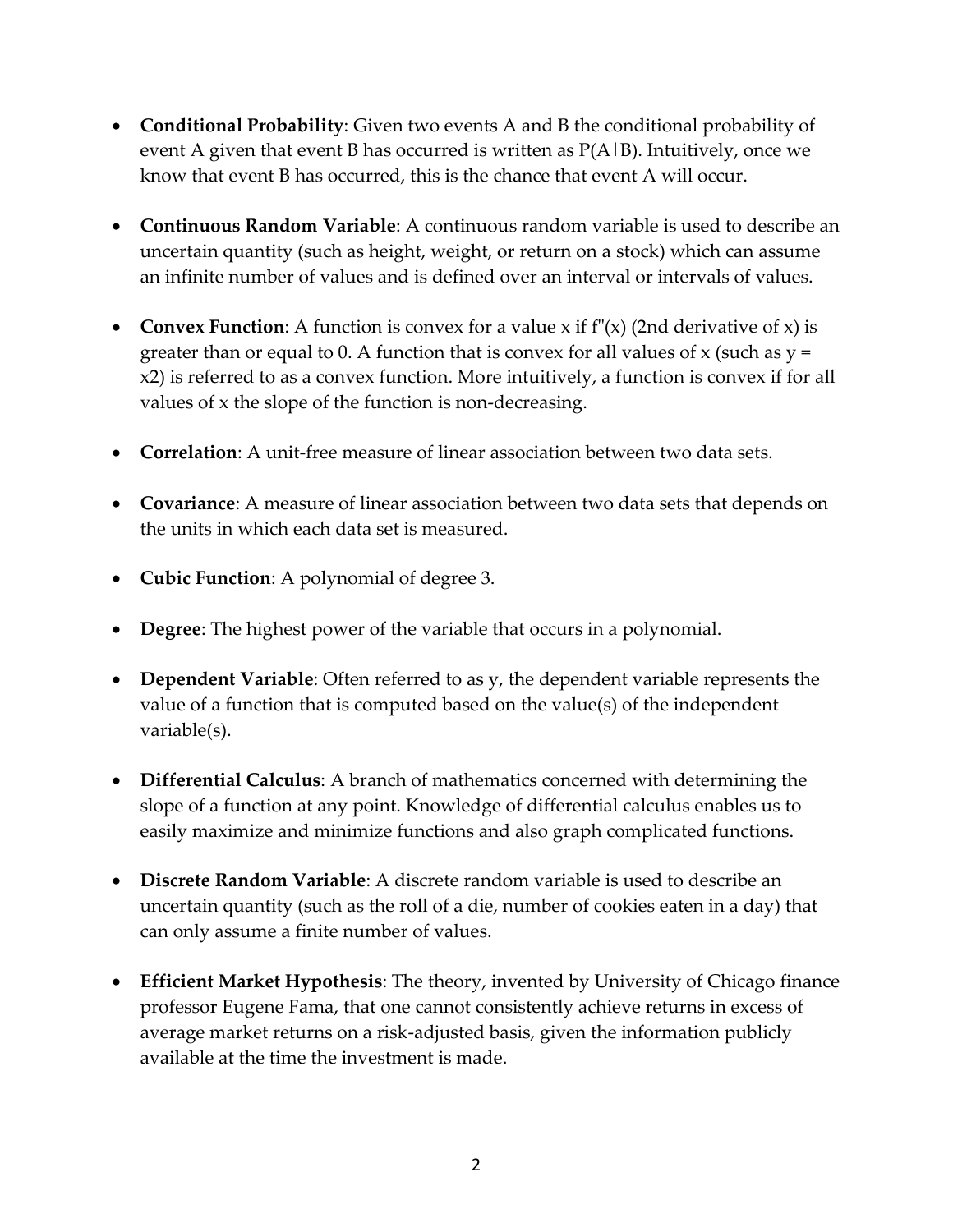- **Elasticity of Demand**: The percentage increase in demand that results from a 1% increase in price.
- **Equation**: A mathematical statement that expresses equality between two mathematical quantities.
- **European Option**: An option that can only be exercised on the option's expiration date.
- **Event**: A set of possible outcomes in a probabilistic experiment.
- **Expected Value of a Random Variable**: The average value you would expect to see of a random variable if you perform an experiment many times.
- **Expiration Date**: The last date on which an option can be exercised.
- **Face Value**: The amount of money (excluding coupons) paid to a bondholder on the bond's maturity date. The face value is usually a round number such as \$100 or \$1000.
- First Derivative: For a given value of x (say x<sub>0</sub>) the first derivative of f(x), written as  $f'(x_0)$ , is the slope of the function  $f(x)$  when  $x = x_0$ .
- **Function**: A rule by which the numerical value of a variable(s) (the independent variable(s)) yields a numerical output value (the dependent variable).
- **Future Value**: Under the assumption of a given rate of return, future value measures the value of a cash flow moved forward in time. For example, if we earn 8% per year on our investment the future value of \$100 in two years would equal  $100(1.08)^2$  = \$116.64.
- **Growing Perpetuity**: A sequence of periodic cash flows received for an infinite number of periods that grows at a constant rate per period. In finance, such an investment (e.g., a share of stock) can be valued by using the so-called "Gordon growth model", which is given by the equation  $P_{0} = \frac{1}{\sqrt{2\pi}}$  $\frac{1}{0}$  = -, *D P*  $r - g$ where  $P_0$  is the current price of the stock,  $D_i$  is the expected value of the dividend 1 year from now, *r* is the cost of equity for the company, and *g* is the constant growth rate for future dividend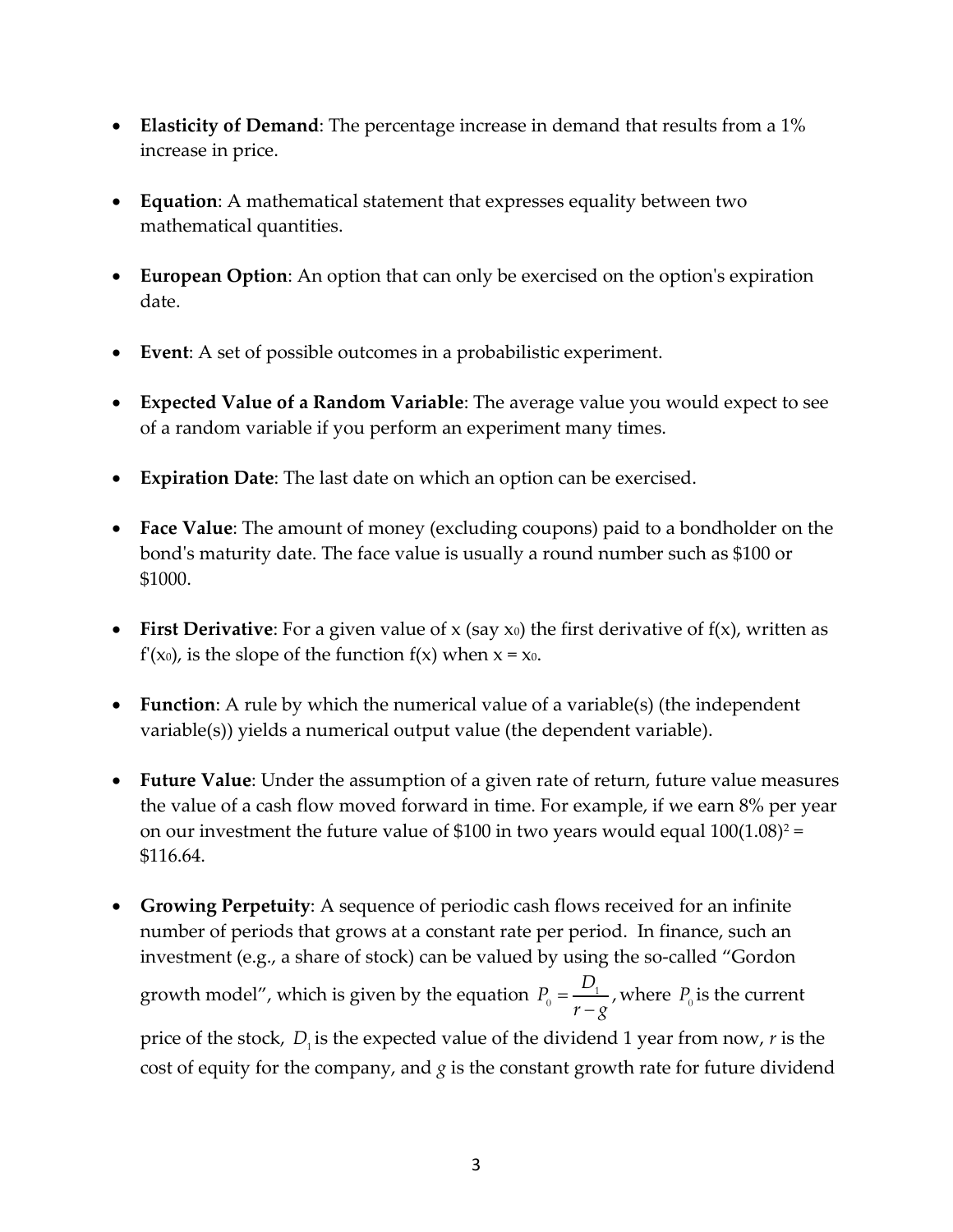payments. Note that if there is no growth (i.e.,  $g = 0$ ), then we have a level perpetuity; i.e.,  $P_0 = D_1 / r$ .

- **Hedging**: An investment strategy that reduces an individual's or an organization's risk. For example, buying put options on the market would hedge the risk a mutual fund faces that their investments in the market will drop in value.
- **Independent Events**: Two events are independent if the occurrence of one of the events does not change our estimate of the probability of the other event. In short, events A and B are independent if and only if  $P(A|B) = P(A)$ .
- **Independent Variable**: The number used as an input to a function of one variable. When we write  $y = f(x)$ , then x is the independent variable, and y is called the dependent variable because the value of y is determined by the independent variable x.
- **Inflection Point**: A point where a function changes from convex to concave or concave to convex. For example, for  $y = x^3$ ,  $x = 0$  is an inflection point because for  $x <$ 0 f(x) is concave and for  $f(x)$  is convex.
- **Inverse Function**: Usually we write  $y = f(x)$ . If we solve for x as a function of y then we can write  $x = g(y)$ . We say the function g is the inverse of the function f; e.g., if  $y =$ x, then  $x = 1/y$ , or if  $y = \ln x$ , then  $x = e^y$ .
- **Internal Rate of Return (IRR)**: The rate of return that makes the Net present value (NPV) of a sequence of cash flows equal to 0. Some streams of cash flows have multiple IRR's while other streams of cash flows have no IRR.
- **Joint Probabilities**: Given two events A and B we define the joint probability of A and B to be the probability that events A and B both occur.
- **Mean**: The average of a set of numbers.
- **Median**: Given a set of numbers the median x is the number which has as many numbers in the set of numbers below x as above x. If there are  $2n + 1$  numbers in the set, the median is the  $n + 1$  largest number while if there are  $2n$  numbers in the set, the median is the average of the nth and n +1st smallest numbers.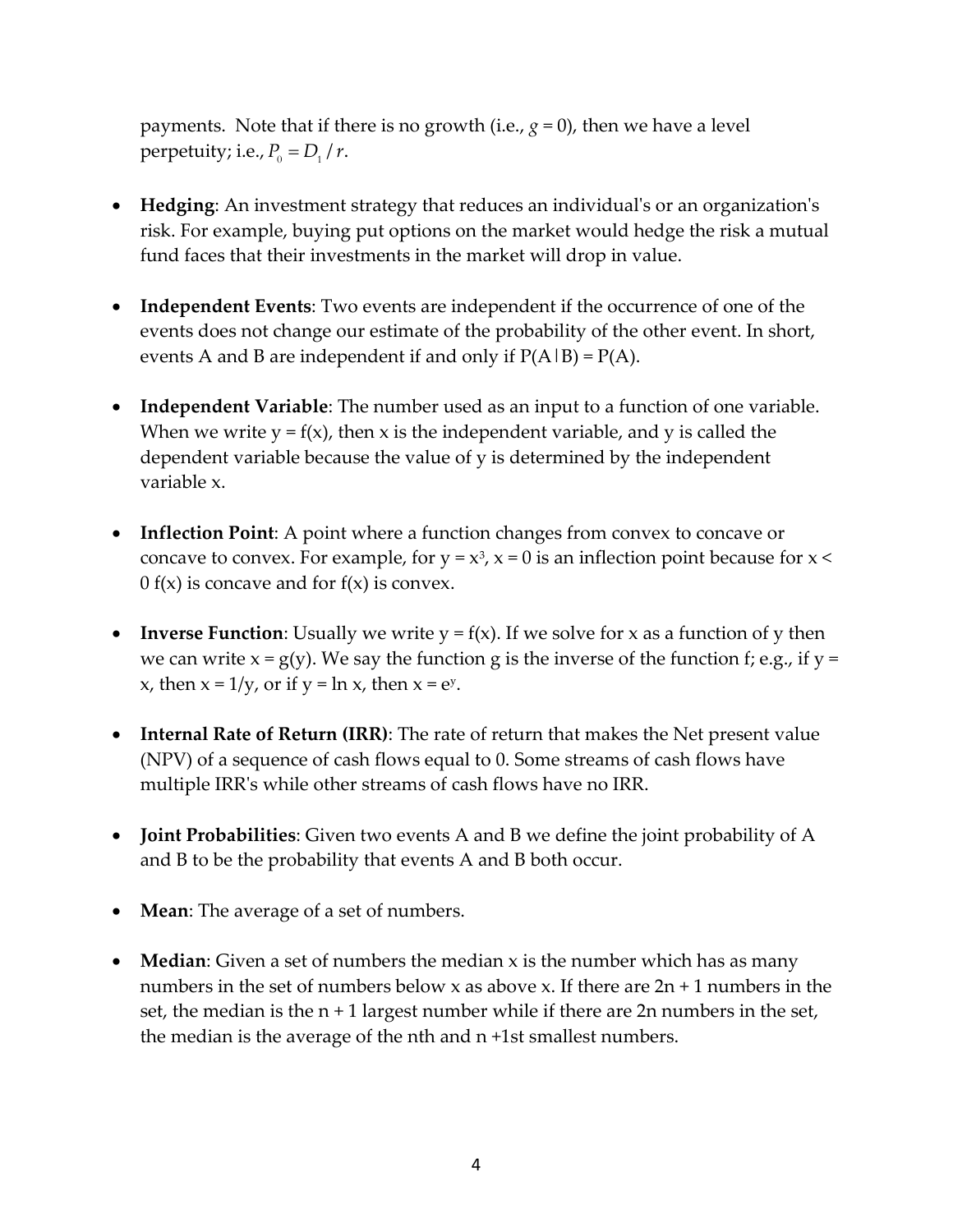- **Mode**: Given a set of numbers, the most frequently occurring number in the set. If no number in the set appears more than once, then the mode does not exist.
- **Multivariate Function**: A function of more than one variable.
- **Mutually Exclusive Events**: A set of events are mutually exclusive if the occurrence of one event precludes the occurrence of any other event.
- **Natural Logarithm**: y is the natural logarithm of x (written  $y = \ln x$ ) if  $e^y = x$ . Here e is approximately 2.7182. For example,  $\ln e^4 = 4$ .
- **Negatively Skewed Histogram**: A histogram in which the data extends much further to the left of the most frequently occurring bin than to the right of the most frequently occurring bin.
- **Net Present Value (NPV)**: The value of a sequence of cash flows expressed in today's dollars.
- **Normal Random Variable**: A continuous random variable that describes many quantities such as height, weight, or monthly sales of a product. A normal random variable is specified by its mean and standard deviation. The Excel function =NORMDIST(x, mean, standard deviation, True) gives the probability that a normal random variable with a given mean and standard deviation is  $\leq x$ .
- **Outlier**: A point is a data set that seems "out of the ordinary." Most often a point is considered an outlier if it is more than 2 standard deviations away from the mean of the data set.
- **Parabola**: The graph of a function of the form  $y = a + bx + cx^2$ .
- **Parallel Lines**: Two lines are parallel if they have the same slope. Parallel lines never intersect.
- **Payback Criteria**: The amount of time needed for an investment to pay back its initial cash outflow.
- **PEMDAS**: A pneumonic device to help you remember the order of mathematical operations. Evaluate expressions within parentheses first, and then evaluate exponential terms, followed by multiplication and division terms and finally addition and subtraction terms.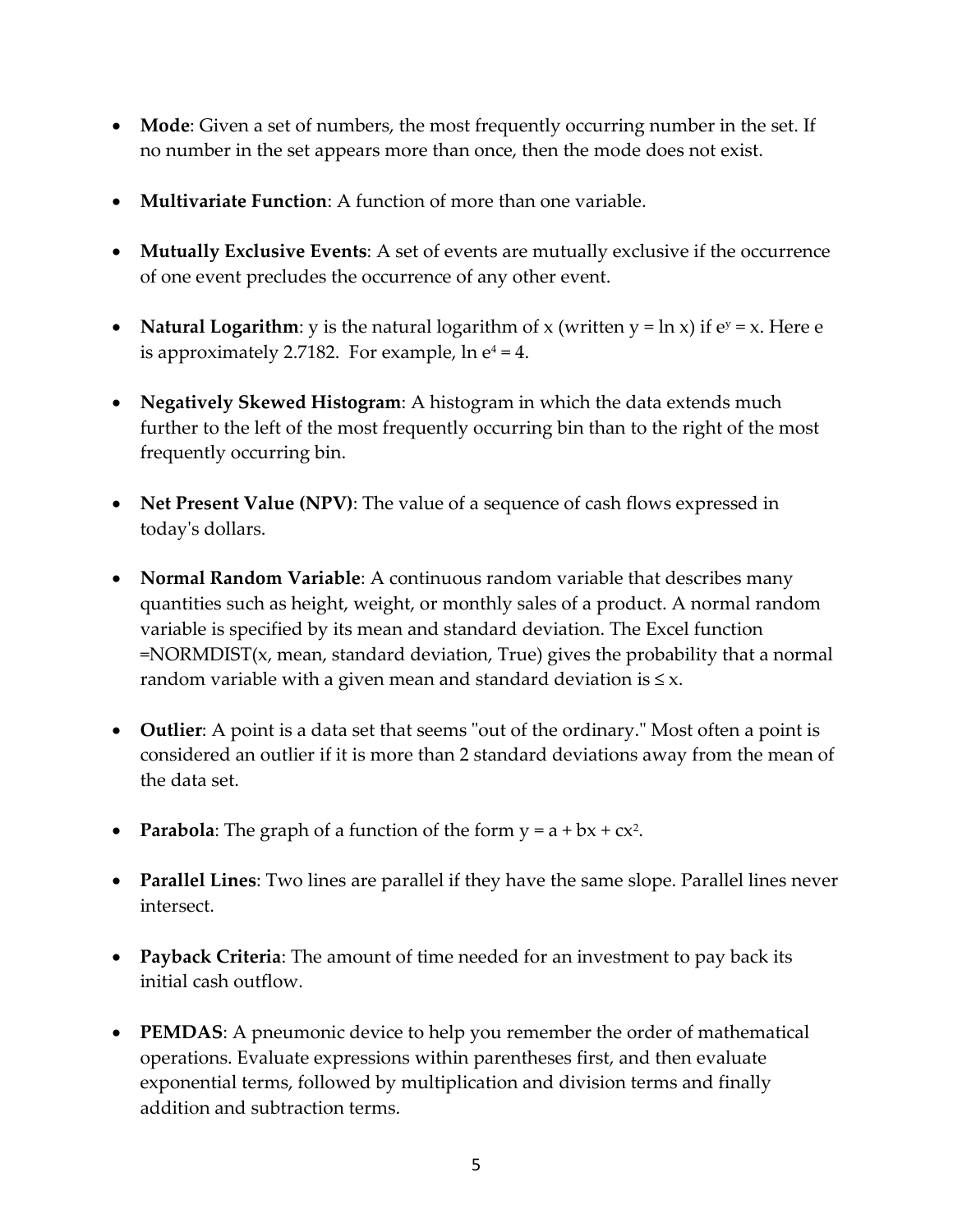- **Percentage**: Mathematical shorthand for 1/100. A percentage is a number expressed as fraction whose denominator is 100. Thus 1/4 is expressed as 25% because 25/100 = 1/4.
- **Perpetuity**: An infinite sequence of equal periodic cash flows.
- Polynomial: A function of the form  $f(x) = a_0 + a_1x + a_2x^2 + ... + a_nx^n$ .
- **Positively Skewed Histogram**: A histogram in which the data extends much further to the right of the most frequently occurring bin than to the left of the most frequently occurring bin.
- **Power Function**: A function of the form  $y = ax^b$ .
- **Probability density function (PDF)**: A continuous random variable's pdf tells us the relative likelihoods of the random variable's possible values. The area under a pdf between a and b is the probability that the continuous random variable assumes a value between a and b.
- Put Option: An option that gives the owner the right to sell an asset (usually a stock) at a given price.
- **Quadratic Function**: A polynomial of degree 2.
- **Random Variable**: A function that associates a numerical value with every possible outcome of an experiment.
- **Sample Space**: The set of all possible outcomes for an experiment.
- **Sample Standard Deviation**: A measure of a data set's spread about its mean. It is computed as the square root of the data set's sample variance.
- **Sample Variance**: Given a set of data the sample variance is the average squared deviation of the data points from the sample mean. The sample variance measures the spread of a data set about its mean.
- **Second Derivative**: Written as f"(x), a function's second derivative is the "slope of the slope." A positive second derivative indicates that the function's slope is